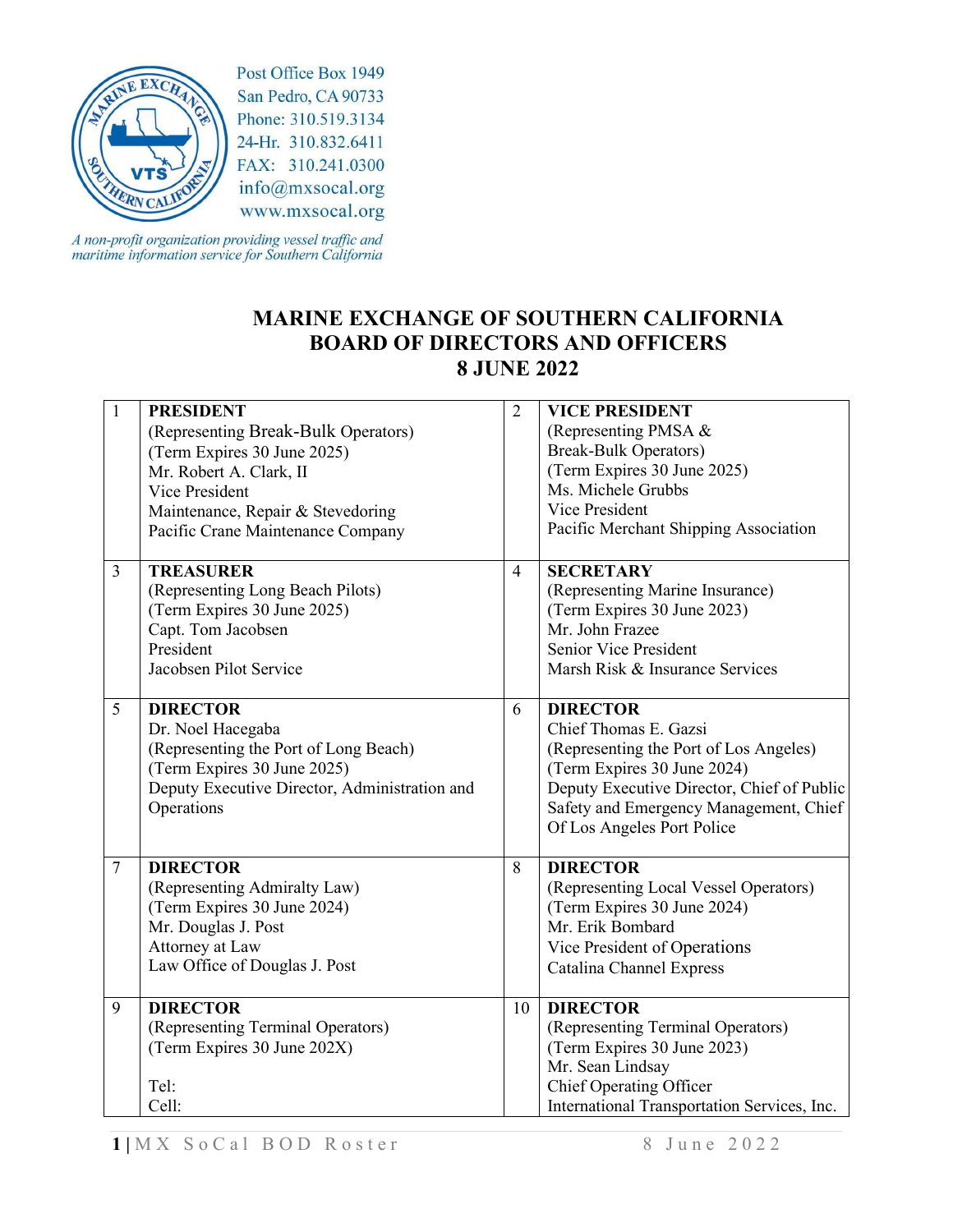| 11 | <b>DIRECTOR</b><br>(Representing Container Terminal Operators)<br>(Term Expires 30 June 2025)<br>Mr. Erik Crichton<br>Director of Operations<br><b>Yusen Terminals LLC</b>                                       | 12 | <b>DIRECTOR</b><br>(Representing Los Angeles Pilots)<br>(Term Expires 30 June 2023)<br>Capt. Jay Dwyer<br><b>Chief Port Pilot</b><br>Port of Los Angeles                                                                                            |
|----|------------------------------------------------------------------------------------------------------------------------------------------------------------------------------------------------------------------|----|-----------------------------------------------------------------------------------------------------------------------------------------------------------------------------------------------------------------------------------------------------|
| 13 | <b>DIRECTOR</b><br>(Representing Steamship Agents)<br>(Term Expires 30 June 2023)<br>Mr. John Stiles<br>Port Manager                                                                                             | 14 | <b>DIRECTOR</b><br>(Representing Tug & Barge)<br>Operators)<br>(Term Expires 30 June 2023)<br>Mr. Doug Houghton<br>Vice President, California Region<br>Harley Marine Services                                                                      |
| 15 | <b>DIRECTOR</b><br>(Representing Tanker Operators)<br>(Term Expires 30 June 2025)<br>David Selga<br>Marine Operations Manager - El Segundo<br>Chevron Shipping Co., LLC                                          | 16 | <b>DIRECTOR</b><br>(Representing Container Ship<br>Operators)<br>(Term Expires 30 June 2023)<br>Mr. Stanley Kwiaton<br>General Manager Port Operations -<br><b>West Coast Marine Operations</b><br>MSC Mediterranean Shipping Company<br>(USA) Inc. |
| 17 | <b>DIRECTOR</b><br>(At Large)<br>(Term Expires 30 June 2023)<br>Mr. Phillip T. Wright<br>Vice President, Sales & Marketing<br>Duncan Shoemaker & Associates, LLC                                                 | 18 | <b>U.S. COAST GUARD LIAISON</b><br>(Advisor/Liaison, Non-voting)<br>CAPT Rebecca Ore, USCG<br>CAPT Ryan Manning effective 21 Jun 22<br>Sector Commander & Captain of the Port<br><b>USCG Sector Los Angeles/Long Beach</b>                          |
| 19 | <b>U.S. COAST GUARD LIAISON</b><br>(ALTERNATE)<br>(Advisor/Liaison, Non-voting)<br>Capt. Kristi Bernstein, USCG<br>Deputy Sector Commander & Deputy<br>Captain of the Port<br>USCG Sector Los Angeles/Long Beach | 20 | <b>EXECUTIVE DIRECTOR</b><br>(Ex-Officio, Non-voting Director)<br>Capt. J. Kipling (Kip) Louttit<br><b>Executive Director</b><br>Marine Exchange of Southern CA                                                                                     |
| 21 | <b>MX EMPLOYEE</b><br>(Staff, Non-voting)<br>Capt. Patrick Baranic<br>General Manager<br>Marine Exchange of Southern CA                                                                                          | 21 | <b>MX EMPLOYEE</b><br>(Staff, Non-voting)<br>Ms. Laurie Williamson<br><b>Accounting Manager</b><br>Marine Exchange of Southern CA                                                                                                                   |